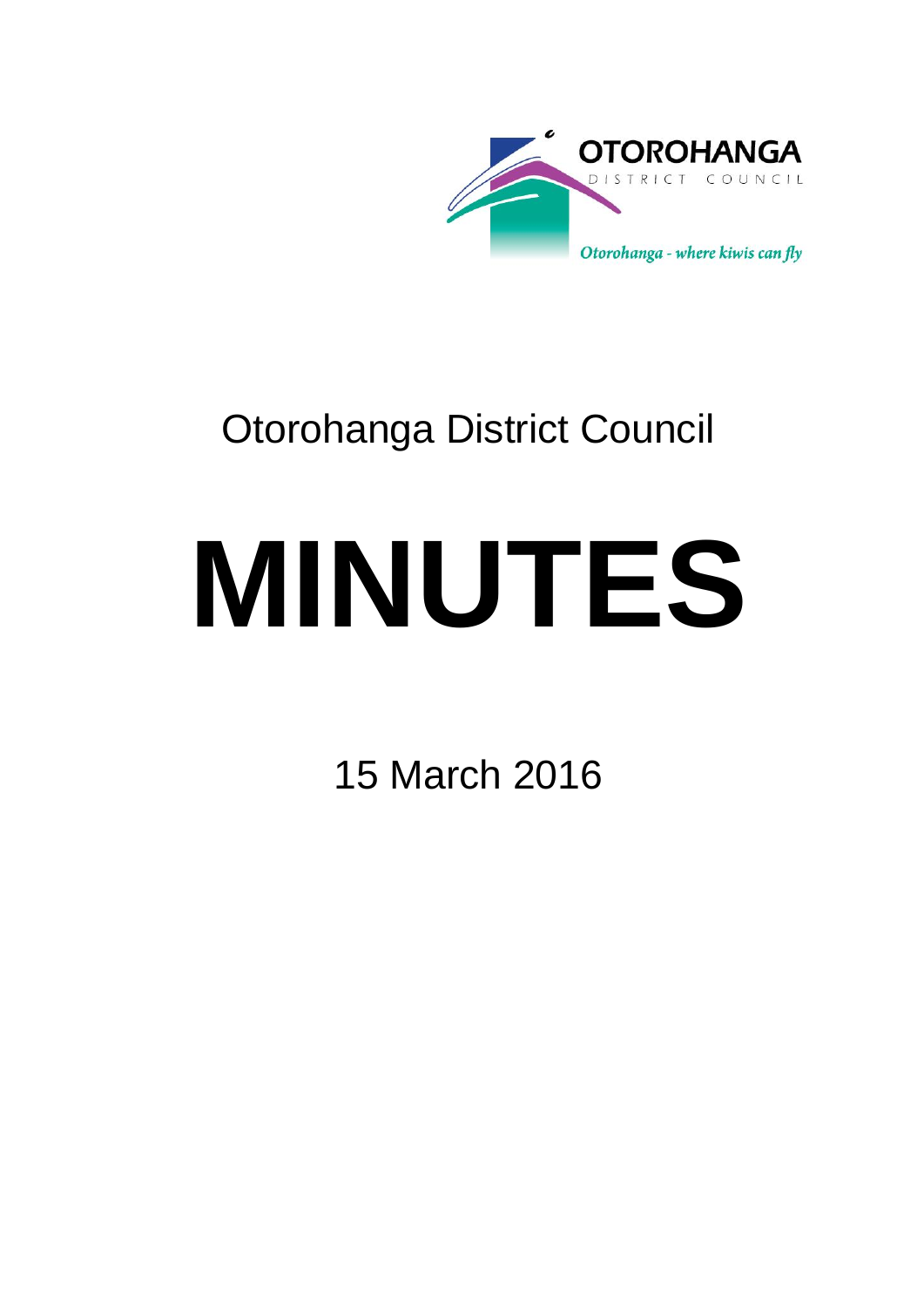### **OTOROHANGA DISTRICT COUNCIL**

15 March 2016

Minutes of an Ordinary meeting of the Otorohanga District Council held in the Council Chambers, Maniapoto Street, Otorohanga on Tuesday 15 March 2016 commencing at 10.02am.

## **MINUTES**

Minutes are unconfirmed and subject to amendment at the next meeting of Council.

#### **ORDER OF BUSINESS:**

| <b>ITEM</b>            | <b>PRECIS</b>                                         | <b>PAGE</b>    |  |
|------------------------|-------------------------------------------------------|----------------|--|
| <b>PRESENT</b>         |                                                       | 1              |  |
|                        | IN ATTENDANCE                                         |                |  |
| <b>APOLOGIES</b>       |                                                       | 1              |  |
| <b>OPENING PRAYER</b>  |                                                       | 1              |  |
|                        | <b>ITEMS TO BE CONSIDERED IN GENERAL BUSINESS</b>     | 1              |  |
|                        | <b>CONFIRMATION OF MINUTES -</b>                      | 1              |  |
| <b>MATTERS ARISING</b> |                                                       | 1              |  |
| <b>REPORTS</b>         |                                                       |                |  |
| <b>ITEM 282</b>        | RATA UPDATE REPORT                                    | $\overline{2}$ |  |
| <b>ITEM 283</b>        | STOCK UNDERPASS POLICY ADJUSTMENT                     | 4              |  |
| <b>ITEM 284</b>        | ROAD LEGALISATION PART BAYLE ROAD SO 49517 & SO 49518 | 4              |  |
| <b>ITEM 285</b>        | OTOROHANGA DISTRICT DEVELOPMENT BOARD REPORT FEB 2016 | 6              |  |
| <b>ITEM 286</b>        | ODC MATTERS REFERRED FROM 16 FEBRUARY 2016            | 7              |  |
| <b>GENERAL</b>         |                                                       |                |  |
| <b>MEETING CLOSURE</b> |                                                       | 11             |  |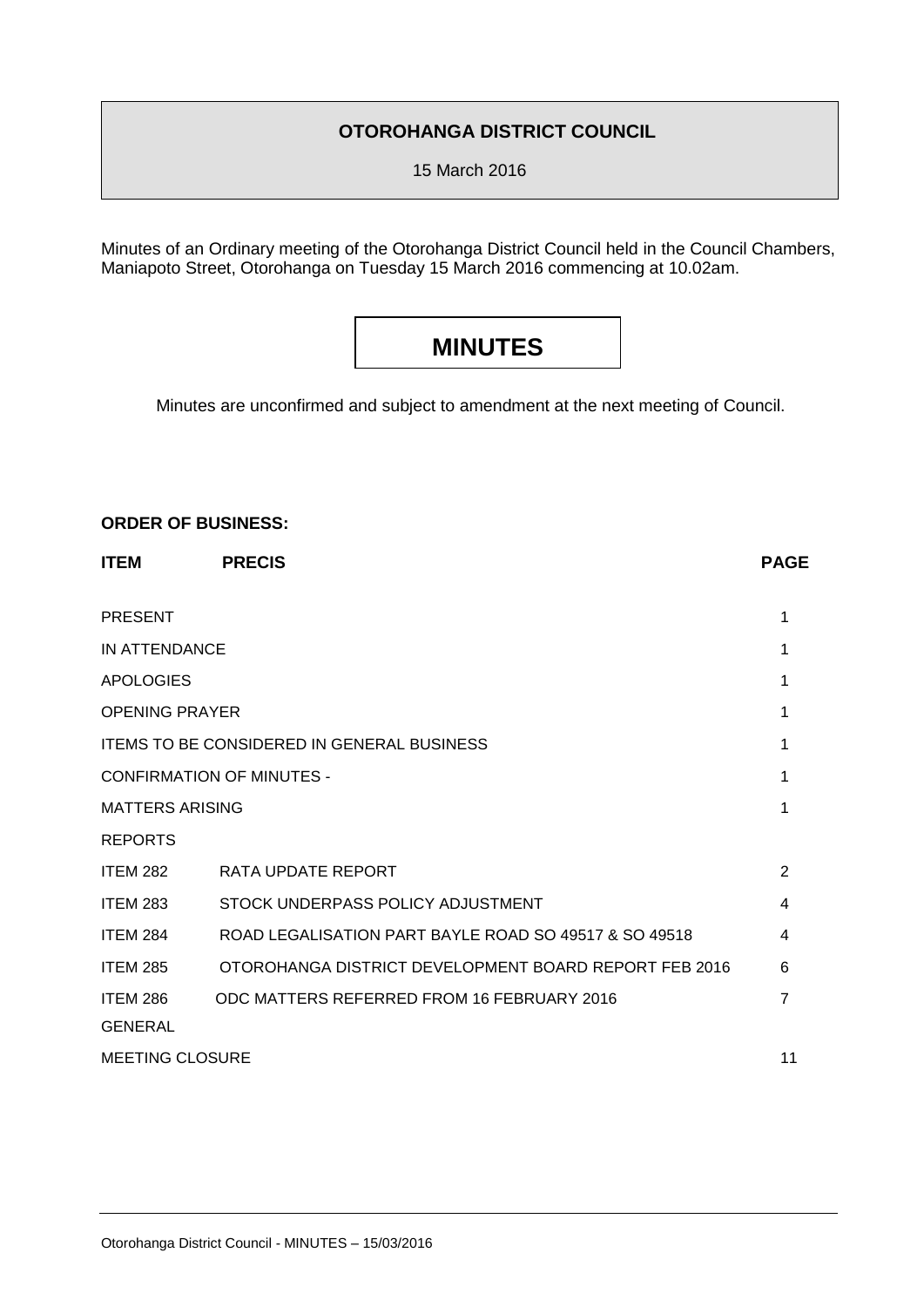#### **PRESENT**

Mr MM Baxter (Mayor), Crs, RA Klos, RM Johnson, KC Phillips, DM Pilkington (Deputy Mayor), , PD Tindle and AJ Williams.

#### **IN ATTENDANCE**

Messrs DC Clibbery (Chief Executive), GD Bunn (Finance & Administration Manager) and CA Tutty (Governance Supervisor).

#### **APOLOGY**

**Resolved** that the apology received from Cr RJ Prescott be sustained.

#### **His Worship / Cr Phillips**

#### **STAFFING MATTER**

His Worship introduced and welcomed Council's newly appointed Executive Assistant David Dowd. He wished Mr Dowd every success during his time with Council.

#### **OPENING PRAYER**

Councillor Phillips read the Opening Prayer.

#### **ITEMS TO BE CONSIDERED IN GENERAL BUSINESS**

**Resolved** that a report on the proposal to establish a District Sports Committee and the Waikato Regional Council Annual Plan Roadshow Presentation be considered in General Business, which may require a resolution.

#### **His Worship / Cr Tindle**

.

#### **CONFIRMATION OF MINUTES – 16 February 2016**

**Resolved** that the minutes of the meeting of the Otorohanga District Council held on 16 February 2016 as previously circulated, be approved as a true and correct record of that meeting.

#### **Cr Pilkington / Cr Tindle**

#### **MATTERS ARISING –**

#### **Arohena Rural Water Supply**

Councillor Klos queried whether a meeting has been arranged for the Arohena Rural Water Supply Committee. The Chief Executive replied that to date he has not been informed of a time for this meeting.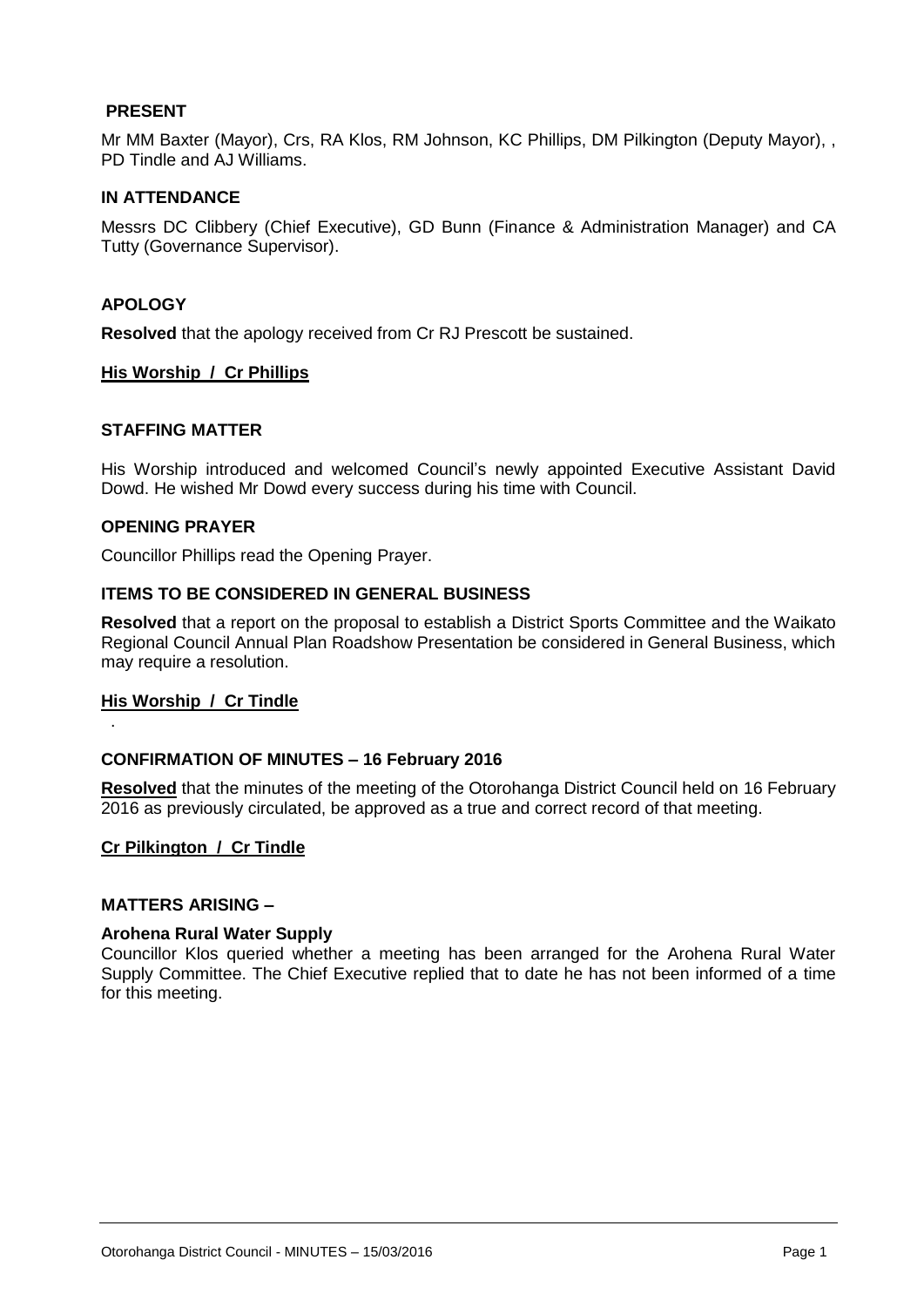#### **REPORTS**

#### **ITEM 282 RATA UPDATE REPORT**

Council's Roading Manager Martin Gould and Ms Dawn Inglis (RATA Project Director) attended the meeting.

Ms Inglis reported that the Waikato Road Asset Technical Accord (RATA) commenced from 1 July 2014. She wished to outline to members the positive work and good outcomes it has achieved to date. Ms Inglis advised that through the Waikato Mayoral Forum, LASS was established as a vehicle to procure shared services for the shareholder councils. Ms Inglis reported that RATA provides strategic asset management support to all participating local authorities. She advised that nine territorial authorities had signed up with the exception of Taupo and Rotorua District Councils who took a wait and see approach. She said however, these two particular Councils do have strong ties to the Bay Of Plenty Regional Council.

Ms Inglis reported that to the end of December 2015 RATA has established a database and had achieved savings of approximately \$350,000 across the region and she believes there are more savings to be made.

Ms Inglis reported that as from 01 July 2016 RATA will be made a permanent unit to provide ongoing strategic asset, management support and advice to participating Councils.

She said the current proposal is for the Waipa District Council to provide a RATA Business Unit to enable RATA services to be provided to participating councils via a contract between Waipa District Council and LASS. She said this is permissible under the Local Government Act.

In reply to Councillor Phillips, Ms Inglis advised that the proposed renewal of the multi-party funding agreement with LASS will be considered by each participating council. In reply to Councillor Pilkington, Mrs Inglis advised that it is envisaged that RATA would be a long term entity.

Ms Inglis then outlined the achievements of RATA to date being:

- 1) Data collection contracts
- 2) Forward works programmes
- 3) Seal age analysis,
- 4) Asset management Forum,
- 5) Benchmarking.

In reply to His Worship, Ms Inglis advised that there will be opportunity for individual Councils to understand the process as RATA will be working with Council staff, who will make the final decisions on the network management.

Ms Inglis said however she is not confident in this Council's RAMM system data. The Roading Manager replied that he is satisfied that this Council's RAMM system data has been corrected. The Roading Manager advised Councillor Klos that all decisions will still be made by Council with information obtained through RATA. NZTA will consider this information to arrive at their level of subsidy, which should result in a better outcome for Council.

Councillor Pilkington queried whether there will be a 'bottom line' for the lower classified roads which are used by large trucks etc to bring products out. The Roading Manager replied that although these roads may still be perfectly good, they may not be up to a standard where vehicles are able to travel quickly and that the repair of potholes etc may take longer.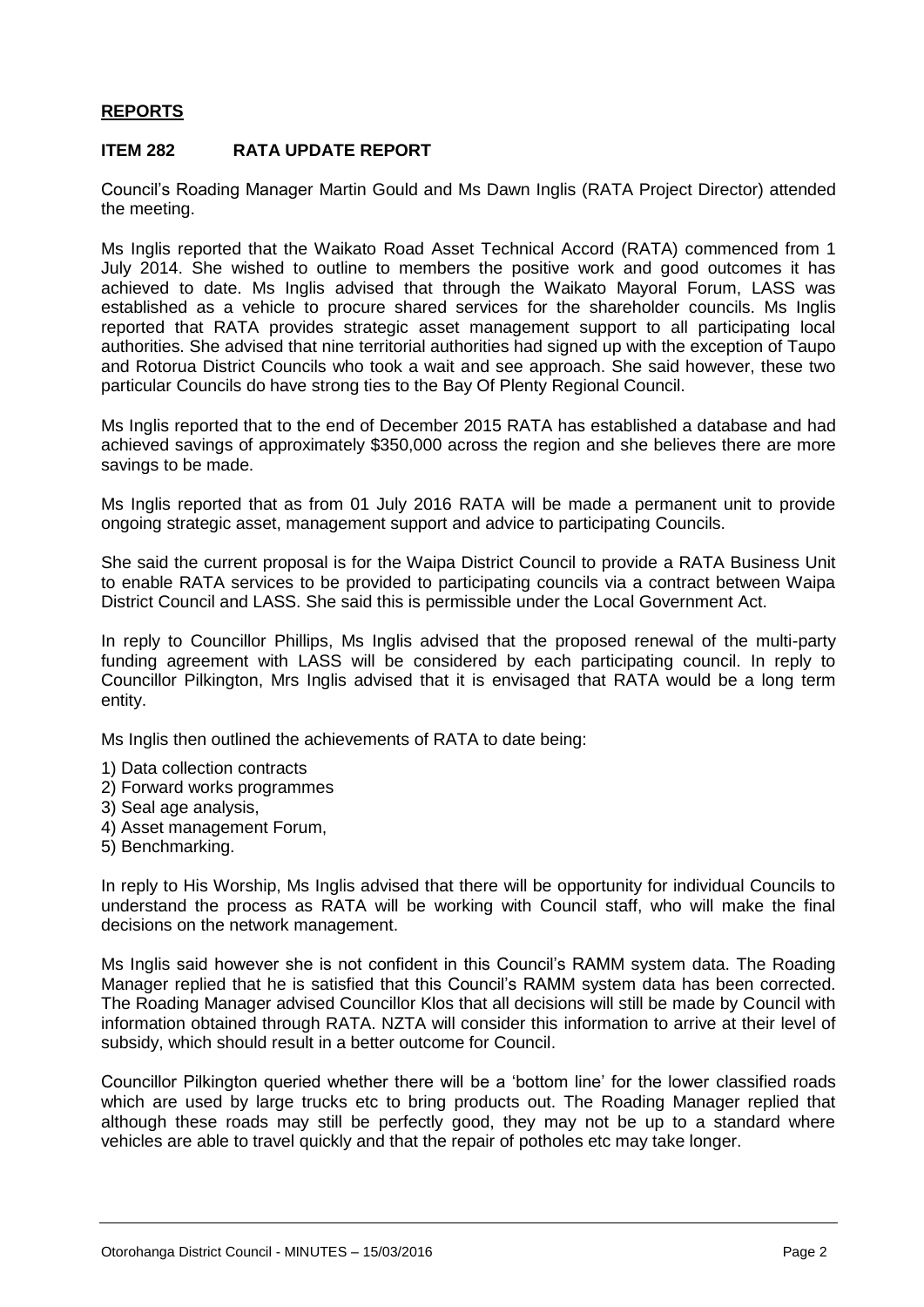Ms Inglis informed members that the work undertaken by RATA is considered to be work that all road controlling authorities should be completing to ensure that work programmes are being delivered optimally. She said RATA enables this work to be completed on a collaborative basis.

Ms Inglis then outlined the process from here on:

- February March meet with all Councils,
- April May Recruit Business Unit Manager,
- April May Signed Multi Party funding agreement,
- May Contract Signed LASS./Waipa District Council
- May June Recruitment of other RATA roles
- July RATA Commences

His Worship thanked Ms Inglis for the great job she has carried out while acting as the RATA Project Director and also for her comprehensive presentation today.

#### **Resolved** that

- a) The report of Dawn Inglis, RATA Project Director be received
- b) Council approves that Dave Clibbery, Chief Executive, be delegated to enter into a multiparty funding agreement with Local Authority Shared Services for the Road Asset Technical Accords Services from 01 July 2016, for a period of  $3 + 3 + 3$  years (with rights of review after each three year period.)

#### **Cr Pilkington / Cr Johnson,**

#### **WAIKATO REGIONAL COUNCIL – ANNUAL PLAN PRESENTATION**

Messrs Neville Williams (Director Of Community and Services) and Stu Kneebone (Elected Representative) attended the meeting.

Mr Williams submitted an apology on behalf of Councillor Alan Livingston.

The representatives proceeded to present Waikato Regional Council's 2016 / 2017 Annual Plan.

Mr Williams reported that the Regional Council has three proposals to present to Council being:

- 1. Proposed Regional Rate to establish a regional services fund on behalf of Councils in the Waikato to support Surf Lifesaving, Coast guard and Rescue Helicopter services within the region.
- 2. Proposed consultation with landowners on the funding mechanism for Capital Works to prevent flooding of the land adjacent to the upper Tauhei Stream.
- 3. Changes to the system of charges for fresh water take consent holders for state of the environment at monitoring the Regional Council undertakes.

Members were informed that the consultation period is from 11 March 2016 through to 4pm on the 11 April 2016.

His Worship thanked the representatives for their presentation.

**Resolved** that the Waikato Regional Council's Annual Plan Presentation be received.

#### **Cr Tindle / Cr Johnson**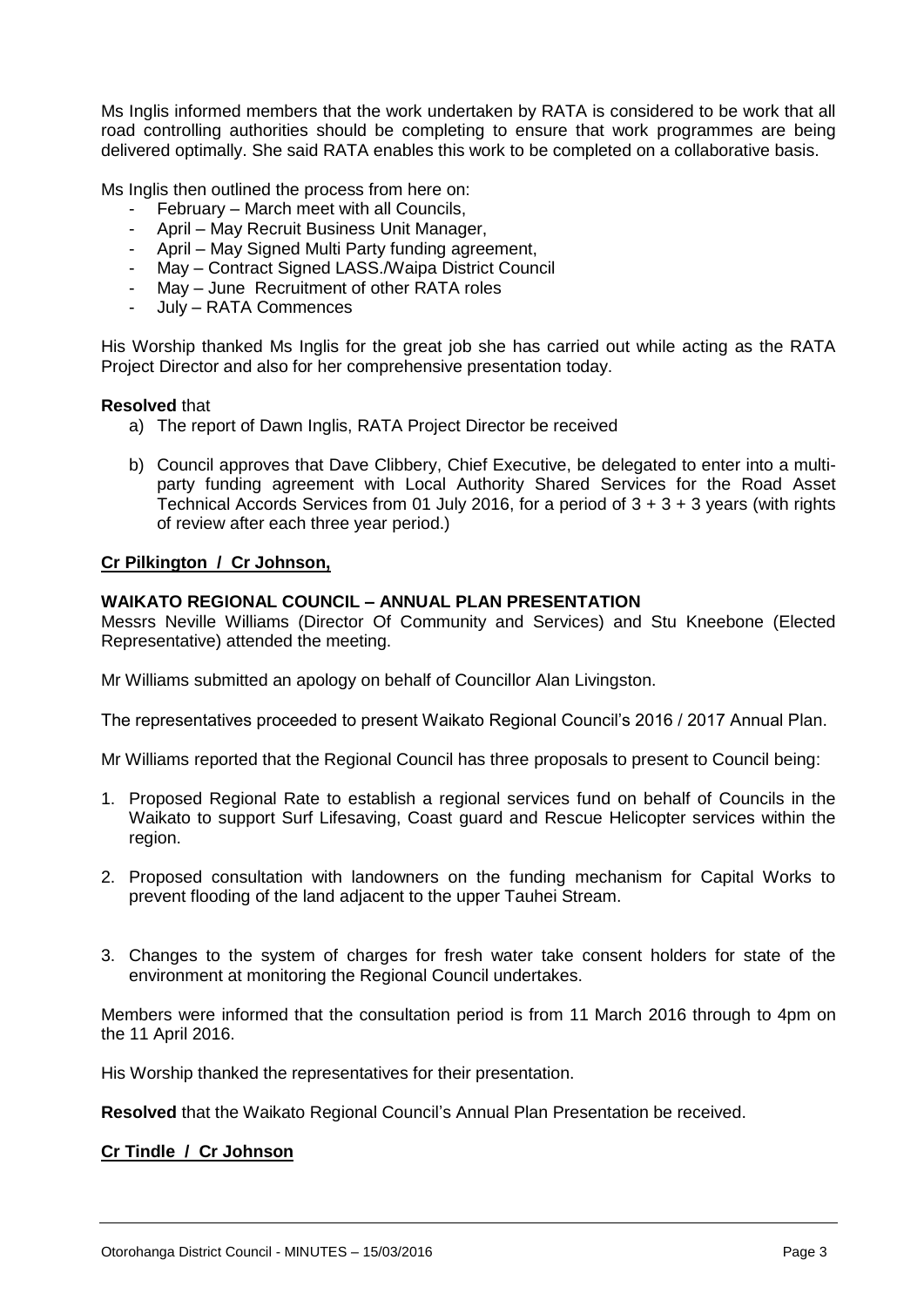#### **ITEM 283 REVIEW OF STOCK UNDERPASS POLICY ADJUSTMENT**

The Roading Manager Martin Gould attended the meeting and presented a report on the review of the Stock Underpass Policy.

The Roading Manager informed members that the average cost for the installation of a stock underpass is approximately \$80,000. He said most required stock underpasses have been completed however there is a number remaining for this and next year. He said that, due to the current difficult financial conditions for dairy farmers, it is considered that the hardship which may result from the expense of constructing an underpass could be disproportionate to the effects of not constructing the underpass, which are considered to be fairly minor. He confirmed that there are eight remaining underpasses due to be built in the next twelve to eighteen months.

Councillor Phillips referred to page 9, of the Agenda and requested that the word 'Fonterra' not be used when speaking on current dairy industry issues as these apply to all Dairy Companies.

Councillor Klos referred to road stock crossing situations where some farmers place out mats on the road. The Roading Manager replied that there are conditions placed around keeping the roadway clean. He said complaints are sometimes received in respect to those farmers not having a current permit however, these are usually temporary situations. Councillor Pilkington referred to future correspondence and suggested individual letters be forwarded to all existing permit holders and those who are on the upgrade list that Council has agreed to allow an extension of time for installing a stock underpass and a stay placed on the penalties that would be incurred.

Mr Phillips suggested an actual phone call be made to the eight property owners, to be followed by a letter.

#### **Resolved** that

- a) Stock crossing sites with an index score between 10,000 and 29,000 as calculated in appendix II of the 2014 Stock Movement Bylaw are granted an extension of time for installing a stock underpass until 30 June 2018, to be reviewed in April 2017, beyond which point either the activity is ceased or penalties are enforced.
- b) Stock crossing sites with an index score between 10,000 and 29,000 are granted a stay on the penalties as included in the 2014 Stock Movement Bylaw: section11, until 1st July 2018.
- c) The operator of the stock crossing point at RP3.12 Rangiatea Road (previous permit # 31) be granted an extension of time for installing a stock underpass until 30 June 2017, beyond which point either the activity is ceased or penalties are enforced.
- d) The operator of the stock crossing point at RP3.12 Rangiatea Road (previous permit # 31) is granted a stay on the penalties as included in the 2014 Stock Movement Bylaw: section11, until 1st July 2017.

#### **Cr Klos / Cr Pilkington**

#### **ITEM 284 ROAD LEGALISATION PART BAYLEY ROAD – SO49517 & SO49518**

The Chief Executive referred members to the Engineering Managers report advising that Council has documents requiring consent to legalising part of Bayley Road, being a length of 1300 metres in the vicinity of Loop Road.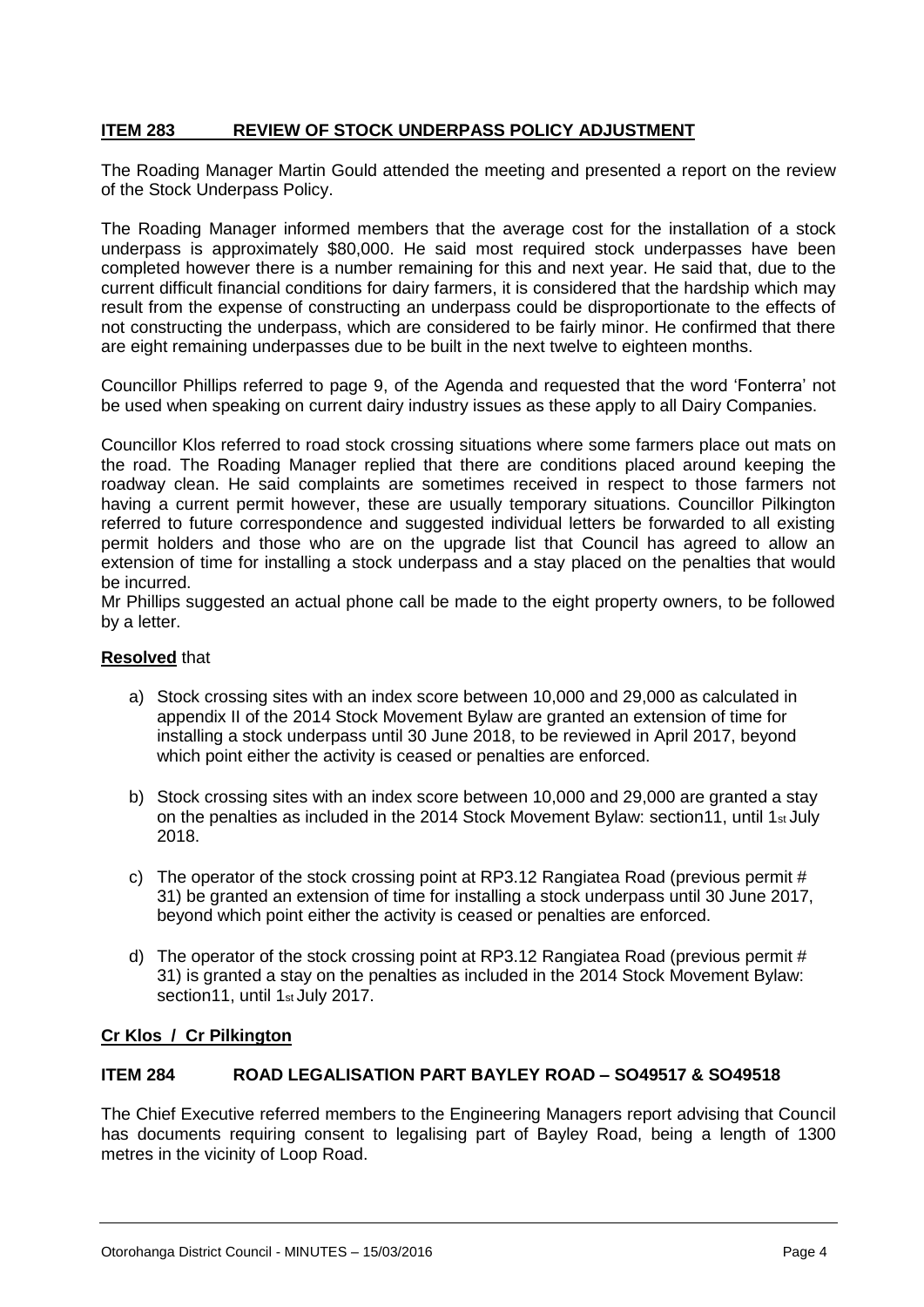In reply to Councillor Phillips the Chief Executive replied that in respect of the current work being carried out on Ouruwhero Road, all the necessary survey work is being dealt with.

#### **Resolved** that

It is recommended that:

- 1. The Otorohanga District Council hereby consents to the Minister of Land Information declaring: a) Pursuant to Sec 114 of the Public Works Act 1981 the land described in the **First Schedule** below to be road vested in the Otorohanga District Council.
	- b) Pursuant to Sec 116 and 117 of the Public Works Act 1981 the road described in the **Second Schedule** below being stopped and vested in the adjoining properties by way of amalgamation with the titles listed and being subject to existing mortgages recorded on the titles.
	- c) Pursuant to Sec 119 of the Public Works Act 1981 the land described in the **Third Schedule** below be acquired for severance from CFR SA33D/791 and amalgamated with CFR SA1787/49.

| <b>First Schedule</b> - Land to be Declared Road |               |                      |                              |  |  |
|--------------------------------------------------|---------------|----------------------|------------------------------|--|--|
| Area                                             | Description   | Title                | Owners                       |  |  |
| 176m <sup>2</sup>                                | A on SO 49517 | CFR 306280           | <b>ACM &amp; PE Twyford</b>  |  |  |
| 1063m <sup>2</sup>                               | B on SO 49517 | <b>CFR SA1787/49</b> | <b>BH &amp; CA Watkinson</b> |  |  |
| 74m <sup>2</sup>                                 | D on SO 49517 | <b>CFR SA1787/49</b> | <b>BH &amp; CA Watkinson</b> |  |  |
| 2191m <sup>2</sup>                               | F on SO 49517 | <b>CFR SA33D/791</b> | GL & S Blackler              |  |  |
| 295m <sup>2</sup>                                | J on SO 49518 | <b>CFR SA33D/791</b> | GL & S Blackler              |  |  |
| 230m <sup>2</sup>                                | K on SO 49518 | <b>CFR SA33D/791</b> | GL & S Blackler              |  |  |
| 17m <sup>2</sup>                                 | L on SO 49518 | <b>CFR SA33D/791</b> | GL & S Blackler              |  |  |
| 169m <sup>2</sup>                                | N on SO 49518 | CFR 1787/48          | PK & KEM Symes               |  |  |
| $65m^2$                                          | R on SO 49518 | CFR 1787/48          | PK & KEM Symes               |  |  |
| 17m <sup>2</sup>                                 | M on SO 49518 | CFR 1794/40          | PK & KEM Symes               |  |  |
| 538m <sup>2</sup>                                | Q on SO 49518 | CFR 1794/40          | PK & KEM Symes               |  |  |

#### *South Auckland Land District – Otorohanga District*

| Second Schedule - Road to be Stopped and Vested by Amalgamation in Adjoining<br>Properties |               |                      |                              |  |  |
|--------------------------------------------------------------------------------------------|---------------|----------------------|------------------------------|--|--|
| Area                                                                                       | Description   | Title                | Owners                       |  |  |
| 2527m <sup>2</sup>                                                                         | C on SO 49517 | <b>CFR SA1787/49</b> | <b>BH &amp; CA Watkinson</b> |  |  |
| 1134 $m2$                                                                                  | G on SO 49517 | <b>CFR SA33D/791</b> | GL & S Blackler              |  |  |
| 134m <sup>2</sup>                                                                          | E on SO 49517 | <b>CFR SA33D/791</b> | GL & S Blackler              |  |  |
| 143m <sup>2</sup>                                                                          | O on SO 49518 | CFR 1794/40          | PK & KEM Symes               |  |  |
| 583m <sup>2</sup>                                                                          | P on SO 49518 | CFR 1787/48          | PK & KEM Symes               |  |  |

**Third Schedule** – *Land to be Acquired for Severance*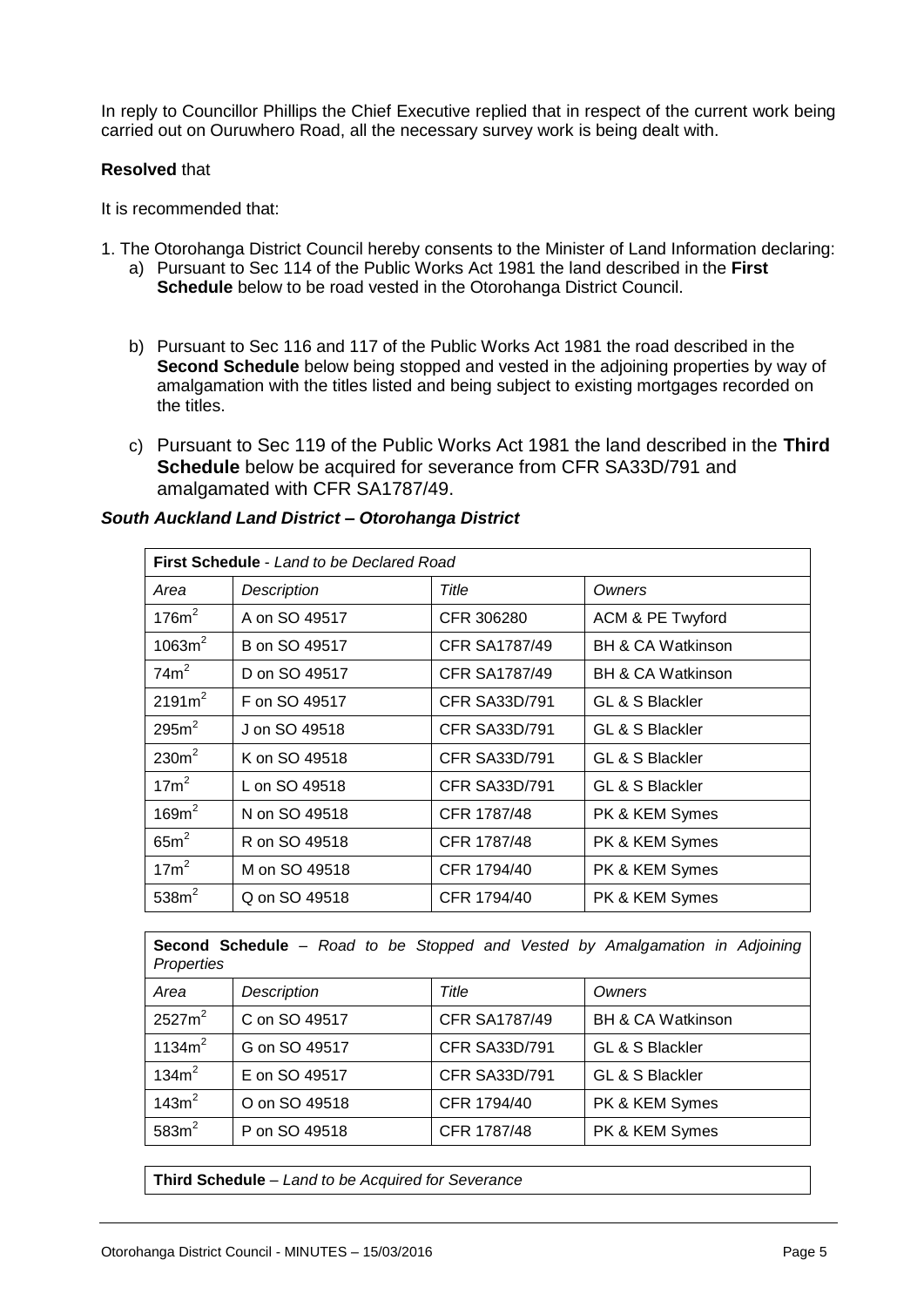| Area              | Description   | Title                | Owners          |
|-------------------|---------------|----------------------|-----------------|
| 570m <sup>2</sup> | l on SO 49517 | <b>CFR SA33D/791</b> | GL & S Blackler |

2. The Mayor and Chief Executive of Otorohanga District Council be authorised to sign and seal any documentation necessary to legalise plan SO 490517 and SO 49518.

#### **His Worship / Cr Tindle**

#### **ITEM 285 OTOROHANGA DISTRICT DEVELOPMENT BOARD REPORT FEBRUARY 2016**

Councillor Pilkington presented her report as Chair of the Otorohanga District Development Board for the period 1 July 2015 – 31 December 2015.

Councillor Pilkington reported that the Kawhia Museum has a contract with the Otorohanga District Development Board to provide an Information Centre in Kawhia. She advised that Top Shelf Promotions have reorganised the Museum at Kawhia for inclusion in a Television Programme. She said the facility has been smartened up and all those involved are thrilled with the result.

#### **OTOROHANGA KIWI HOUSE**

Councillor Pilkington reported that the Otorohanga District Development Board has approved a grant for a Strategic / Business / Landscape Plan for the Kiwi House

The Chief Executive Reported that Council has commissioned this report.

#### **YOUTH INITIATIVES**

His Worship reported that consultant Dave White from Governance and Management Solutions has submitted his proposal which will be considered at a meeting of the Otorohanga District Development Board tomorrow. Councillor Pilkington undertook to provide the numbers of students who have secured employment following the completion of the 2015 course and also the number of students who participated in the Apprentice Support Programme. Members were informed that Andrew Giltrap is currently investigating the potential to set up an ITA. Councillor Pilkington reported that Mr Ray Haley's work is very much in line with that of the ITA.

Members were informed that at the ODDB meeting to be held tomorrow, a valuers report will be received which has highlighted a high occupancy rate for premises within Maniapoto Street.

Councillor Pilkington congratulated Kylie Mouat on becoming President of the Otorohanga Business Association and also to the Association for the introduction of the Republic Promotion.

#### **KAWHIA KAI FESTIVAL**

Councillor Klos referred to the recent Kawhia Kai Festival and felt it would be desirable to capture what has made this festival such a success. She queried whether the organisers would agree to have someone come in and capture this. She said the results would provide evidence of the success. Councillor Pilkington reported that the organisers have been requested to prepare a succession plan. Councillor Tindle said there were issues around the granting of proceeds from the festival and felt that the organisers need to take ownership of the event, introduce a structure and purpose.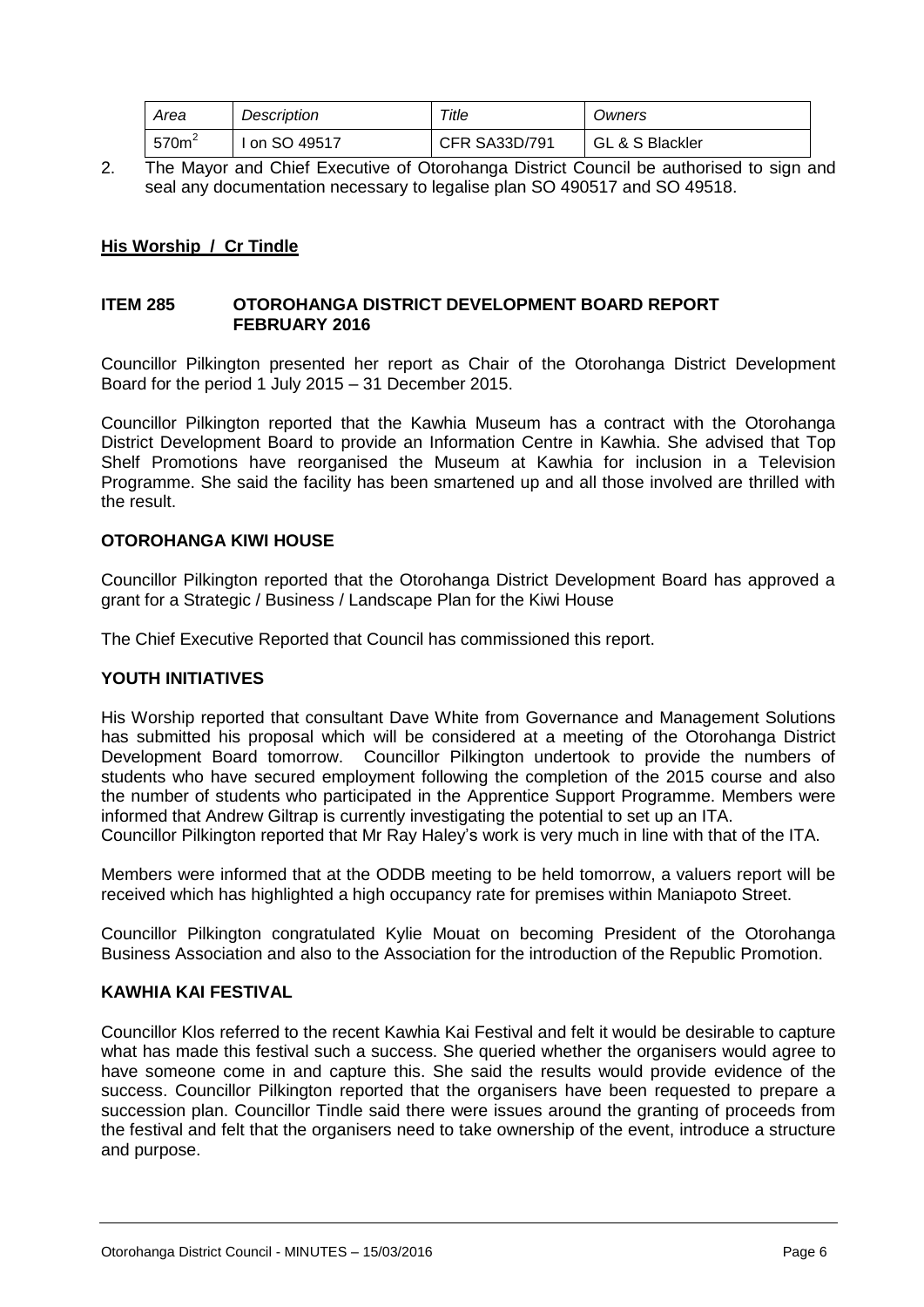#### **COUNCILS WEBSITE**

Councillor Klos queried when additional information could be added to Councils Website. She referred in particular to the Arohena Camping Ground. Councillor Pilkington advised Councillor Klos to contact Theresa at the I-Site.

**Resolved** that the Otorohanga District Development Board report for the Period 01 July 2015 to 31 December 2015 be received.

#### **His Worship / Cr Phillips**

#### **ITEM 286 ODC MATTERS REFERRED FROM 16 FEBRUARY 2016**

#### **MEETINGS – LOCAL MARAE**

The Chief Executive referred to the suggestion for a future Council meeting to be held on a local Marae within the District and advised that to date no progress has been made. It is now the intention to wait for the new Executive Assistant to settle in and progress the matter.

#### **NAMING RIGHTS – PRIVATE ROADS**

The Chief Executive advised that the naming of private roads can progress as long as all the affected parties on the road agree to a suitable name. He said this still has to be approved by Council with a recommendation then going to the Geographic Naming Board.

#### **COUNCIL TOUR – EASTERN SIDE OF DISTRICT**

The Chief Executive reported that staff have given some thought as to where such a Tour may go however, they have expressed reservations due to the fact that there will be a new Council following the Local Government Elections in October. Councillor Klos expressed the opinion that generally Council does not understand the eastern part of the District. Councillor Tindle queried what members would be going to see and suggested that Councillors give thought to this particularly the Ward member.

#### **MAIN NORTH ROAD FOOTPATH**

The Chief Executive referred to the matter that staff investigate the provision of a footpath up the Main North Road from where it runs out on one side of the road before commencing on the opposite side of the road. He advised that the Footpath Programme will be brought back to the Community Board in an effort to have this section of footpath perhaps moved up the priority list.

#### **SPEED INDICATOR ROAD SIGN**

The Chief Executive advised that staff have been unable to ascertain when the existing NZTA sign will be back in the Otorohanga District. He further advised that the cost of purchasing a Speed Indicator road sign would be in the vicinity of \$10,000. Councillor Johnson expressed the opinion that the proposed placement of such a sign could be associated with the Main North Road Footpath proposal.

#### **CREATIVE COMMUNITY ASSESSMENT COMMITTEE**

Councillor Klos referred to a meeting of the Assessment Committee of the Creative Communities Scheme held on 01 March 2016 and presented the following matters to Council for consideration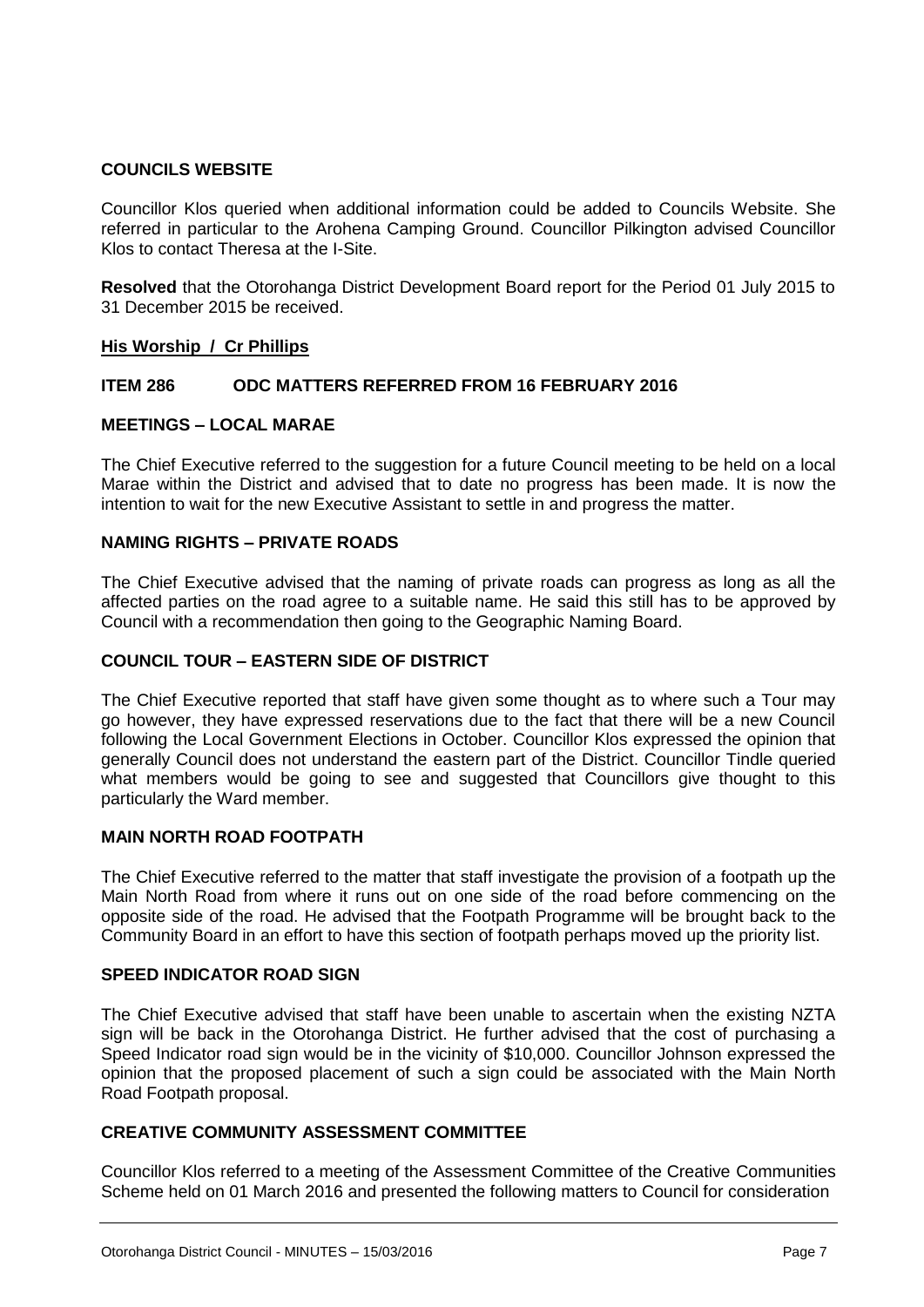1 Allocation of additional funding for Governance Supervisors role.

2 Approval for the Creative Communities Scheme to have a Facebook page linked to Council's **Website** 

3 Establisment of an Database of Arts related person/s and organisations.

During discussion the Chief Executive advised that he would be agreeable for a further \$1000 of the Governance Supervisor's time to be utilised towards promotion of the Arts in the District.

#### **LUNCH AND ADJOURNMENT**

Council adjourned for luncheon at 12:35pm.

#### **ADJOURNMENT**

Following the luncheon adjournment, Council further adjourned for a Workshop meeting with representatives of the Otorohanga Community Board. The Meeting recommenced at 2.55pm.

#### **GENERAL**

#### **DECEASED POSSUMS**

Councillor Klos reported that she has been contacted again regarding the dumping of Possums on a private property. Councillor Klos queried whether there has been Possum control carried out recently. She asked whether the members knew what is the correct procedure when dealing with the disposal of the Possum carcasses. Councillor Pilkington expressed the opinion that these are usually left where they fall. Councillor Pilkington further advised that in respect to her own property, Possum control is mainly carried out by poisoning therefore the farmer needs to be particularly careful with dogs in case of secondary poisoning. Councillor Klos felt that more information is required on this matter.

The Chief Executive reported that the Regional Council's trappers would be required to dispose of the carcasses correctly. Councillor Johnson suggested contact be made with Environment Waikato and for the matter to be checked out by Councils Environmental Services Manager.

#### **WEST COAST CATCHMENT COMMITTEE**

Councillor Pilkington reported she attended a recent West Coast Catchment Committee meeting whereat the West Coast Zone plan was adopted.

#### **NGA WAI O WAIPA CO GOVERNANCE FORUM**

Councillor Pilkington reported she attended the Nga Wai o Waipa Co Governance Forum on behalf of His Worship, along with Councils Environmental Services Manager. She said Otorohanga presented a report updating the Forum on projects approved in the Otorohanga District Long-Term Plan 2015 – 2025 that give effect to the Waipa River Act.

#### **KAWHIA WHARF**

Councillor Phillips enquired whether a rubbish container could be placed on the Kawhia Wharf. Councillor Pilkington undertook to raise this request at the meeting of the Kawhia Community Board this coming Friday

#### **CLUB MUD**

Councillor Phillips reported this is an excellent event held at Kawhia with approximately 50 children in attendance.

#### **'POUEWE STREET FOOTPATH'**

Councillor Phillips referred to the original Boardwalk proposal coming into Kawhia and expressed the opinion that the alternative to this is an excellent result.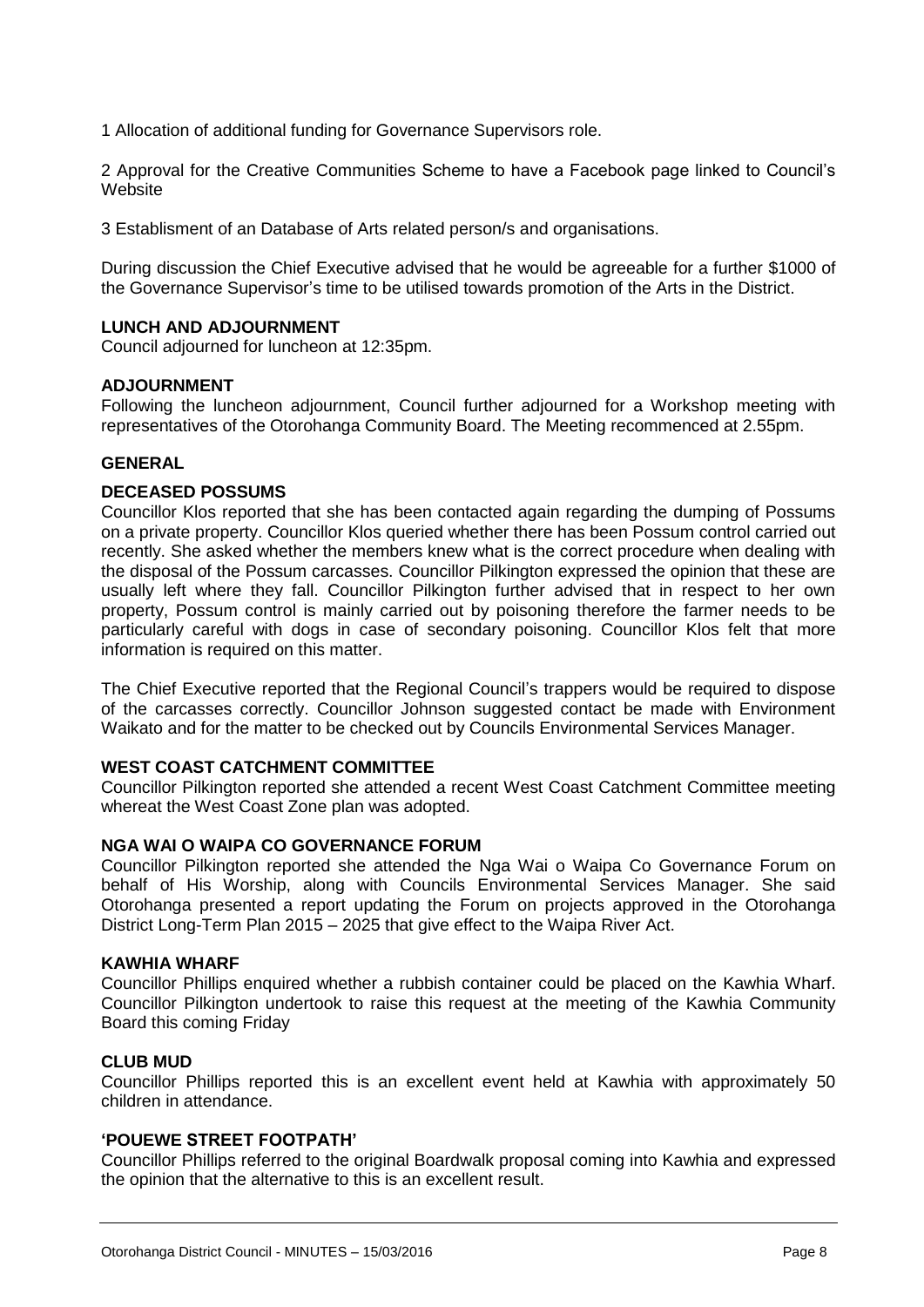#### **OTOROHANGA COMMUNITY WATER**

Councillor Phillips complained of the muddy taste of the water being received at his residence and queried whether there has been a problem. The Chief Executive replied that within the Community when the river level is low, a muddy taste does develop. He said however, this is harmless.

#### **HAURUA ROAD**

Councillor Phillips reported there is substantial slumping on Haurua road. It was agreed Engineering staff investigate the matter.

#### **WAIKATO REGIONAL COUNCIL**

Councillor Phillips reported that the Waikato Regional Council is pulling out Willow trees up to Toa's Bridge and enforcing riparian strips. He said the farmers are required to fence this area off.

Councillor Phillips suggested this could be an opportunity to create a cycling/walking/fisherman's track. His Worship advised that the matter is being looked at by landscape consultant Rosemary Davison.

#### **MEETING PROCEDURE**

Councillor Phillips queried the rules that apply governing Councillors speaking at Community Board meetings. Councillor Phillips reported that he attended the last meeting of the Otorohanga Community Board and would have liked to have been able to speak on a particular matter. Councillor Phillips was informed that speaking rights is usually at the discretion of the Chair. His Worship advised that such procedures are in place for the protection of the Board.

#### **CANCER WALK**

Councillor Phillips reported on a 12 hour walk for Cancer held recently at Mystery Creek, in particular the inclusion of a Kiwiana Lap. He expressed thanks to the Kiwiana Committee for the provision of costumes for the event.

#### **WAIPA RIVER CATCHMENT MEETING**

Councillor Johnson reported on his attendance at a recent Waipa River catchment meeting and reported that the Waikato Regional Council has requested an extension to the proposed plan change in respect to nutrient loadings. He reported that the limits and targets proposed will be terrifying for farmers. Councillor Johnson referred to the matter of land use and the effect this may have on the land value and Councils rate take.

Councillor Johnson further referred to riparian planting failures and advised that these particular plantings require ongoing maintenance.

#### **BEATTIE HOME EXTENSION**

Councillor Johnson referred to the invitation to Councillors to attend the opening of the Beattie Home extension next Wednesday 23 March 2016.

#### **MAIHIIHI PLAY CENTRE**

Councillor Johnson advised that it is the  $40<sup>th</sup>$  anniversary of the opening of the Maihiihi Play Centre.

#### **OTOROHANGA DISTRICT AND COMMUNITY CHARITABLE TRUST**

Councillor Johnson reported that previously the Trust has encountered problems with people not being aware of what they are about, however since new members have come on to the committee, promotion of the Trust has been carried out and it has now received several applications for financial assistance.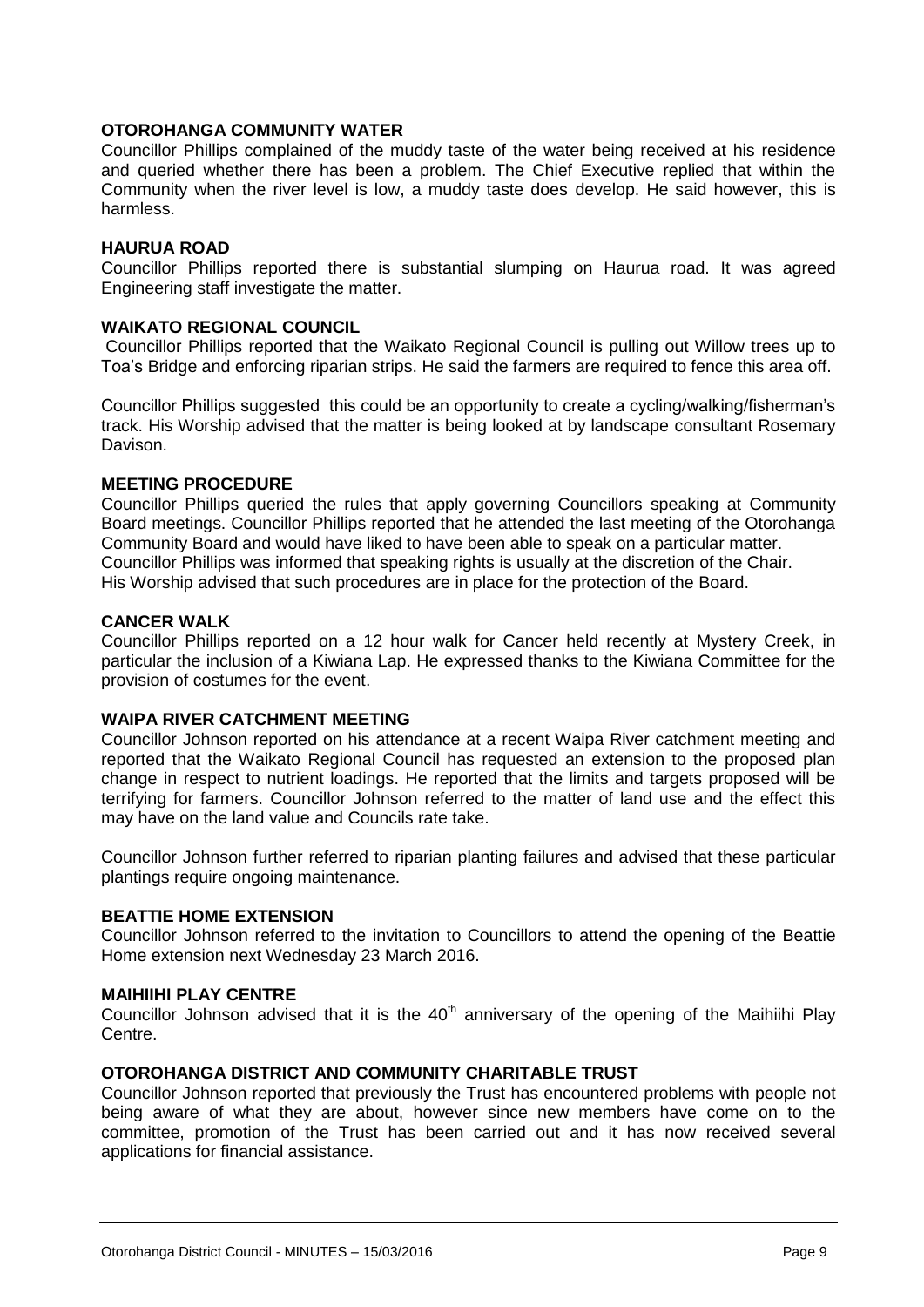#### **OTOROHANGA VINTAGE TRACTOR CLUB**

Councillor Johnson informed members that the annual vintage tractor pull will be held at Colin Murphy's property this Saturday 19 March 2016.

#### **HOUSING FOR THE ELDERLY**

The Governance Supervisor reported that a one bedroom unit in Windsor Court is becoming available however; it will require a complete refurbishment to bring it up to standard.

#### **DISTRICT SPORT COMMITTEE**

The Chief Executive presented a report proposing that Council establishes a District Sport Committee with membership that includes both Councillors and a range of ex officio representatives.

Councillor Klos queried what outcomes and what does Council wish to achieve by establishing such a committee. The Chief Executive replied that the formation of a committee will encourage fostering, collaboration and sharing of resources and facilities between sports codes. Councillor Phillips expressed the opinion that an enthusiastic person would be needed to chair this Committee.

The Chief Executive reported that local Schools should also be party to the proposal. Councillor Tindle said he could understand the proposal and to ensure the appropriate person is engaged to work with groups to promote sports throughout the District. He said however a buy-in needs to be obtained highlighting the needs of the District.

The Chief Executive advised that it will be necessary for the committee to keep Council informed of its progress. Councillor Williams suggested it may be desirable for a representative of Sports New Zealand to attend a future meeting. Councillor Pilkington agreed to take the proposal to the Kawhia Community Board in an effort to identify a suitable Kawhia Representative on the Committee.

#### **Resolved** that

- a) The Chief Executive's report be received
- b) A District Sport Committee be established, with an initial membership structure that includes Council or Community Board members representing the Rural, Otorohanga and Kawhia Communities, and a range of ex officio members including representatives of local Sports Clubs and Sport Waikato.

#### **His Worship /Cr Johnson**

His Worship thanked the Chief Executive for the work he has undertaken to progress this matter.

#### **TUIA PROGRAMME**

His Worship reported that Jasmine Cashmore has been selected as a Rangitahi under this programme. He said this is the first time that Jasmine has been selected for any particular role. His Worship expressed the opinion that this position is very relevant to a Community of our size and does involve a journey for the candidate.

#### **KIHIKIHI RODEO**

His Worship advised that he had been invited to attend a recent Kihikihi Rodeo which he said was an excellent event.